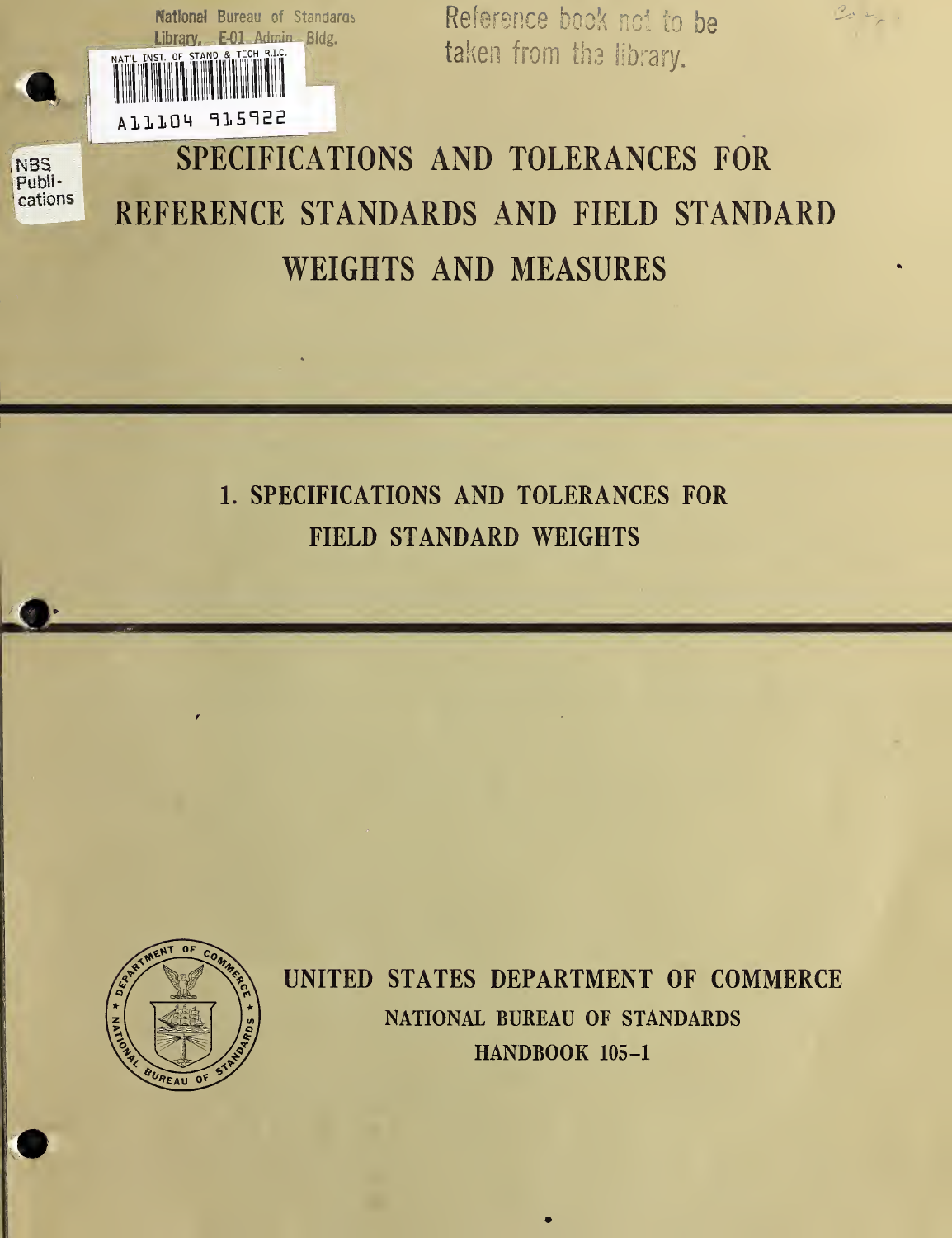

### SELECTED WEIGHTS AND MEASURES PUBLICATIONS OF THE NATIONAL BUREAU OF STANDARDS

| <b>NBS HANDBOOK 44</b>     | Specifications, Tolerances, and Other Technical Require- |        |
|----------------------------|----------------------------------------------------------|--------|
| 1965 (Replacement Sheets)  | ments for Commercial Weighing and Measuring Devices,     |        |
| issued annually)           | Looseleaf (binder not included)                          | \$2.00 |
| NBS HANDBOOK 67            | <b>Checking Prepackaged Commodities</b>                  | 0.25   |
| <b>NBS HANDBOOK 82</b>     | Weights and Measures Administration                      | 1.75   |
| NBS HANDBOOK 94            | Examination of Weighing Equipment                        | 3.00   |
| NBS HANDBOOK 98            | <b>Examination of Farm Milk Tanks</b>                    | .35    |
| NBS HANDBOOK 99            | Examination of Liquefied Petroleum Gas Liquid-Measuring  |        |
|                            | <b>Devices</b>                                           | .35    |
| NBS CIRCULAR 593           | Federal Basis for Weights and Measures                   | .30    |
| NBS MISCELLANEOUS PUBLICA- | Weights and Measures Standards of the United States—     |        |
| <b>TION 247</b>            | a brief history                                          | .35    |
| NBS MISCELLANEOUS PUBLICA- | Units of Weight and Measure—Definitions and Tables of    |        |
| <b>TION 286</b>            | Equivalents                                              | 1.50   |
| NBS TECHNICAL NOTE 196     | Report of the Investigation of Slow-Flow Meters for Fuel |        |
|                            | <b>Oil Distribution Systems</b>                          | .20    |

### REPORTS OF THE NATIONAL CONFERENCE ON WEIGHTS AND MEASURES

| 1966 | MISCELLANEOUS PUBLICATION 290 |     | 1.00- |
|------|-------------------------------|-----|-------|
| 1967 | SPECIAL PUBLICATION           | 297 | 1.25  |
| 1968 | SPECIAL PUBLICATION           | 311 | 1.25  |

ORDER ALL PUBLICATIONS, WITH REMITTANCE, FROM THE SUPERINTENDENT OF DOCUMENTS, U.S. GOVERNMENT PRINTING OFFICE, WASHINGTON, D.C. 20402.

 $\bullet$ 

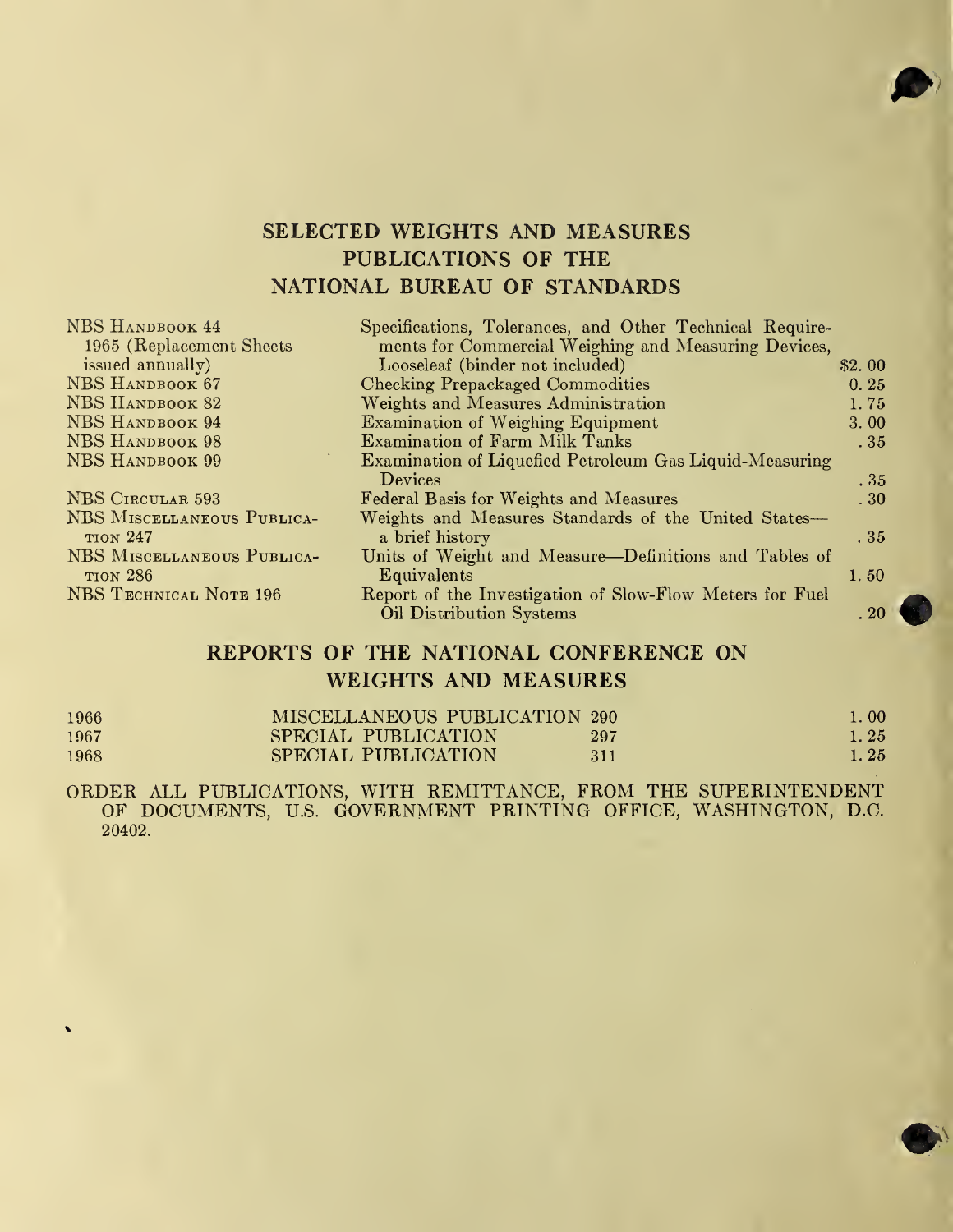UNITED STATES DEPARTMENT OF COMMERCE . Maurice H. Stans, Secretary NATIONAL BUREAU OF STANDARDS . A. V. Astin, Director

## Specifications and Tolerances for Reference Standards and Field Standard Weights and Measures

1. Specifications and Tolerances for Field Standard Weights (NBS Class F)

Thomas M. Stabler

Office of Weights and Measures Institute for Applied Technology National Bureau of Standards Washington, D.C. 20234



 $+$ . (J. S, National Bureau of Standards, Handbook 105-1  $100$ Issued April 1969

For sale by the Superintendent of Documents, U.S. Government Printing Office Washington, D.C. 20402 - Price 25 cents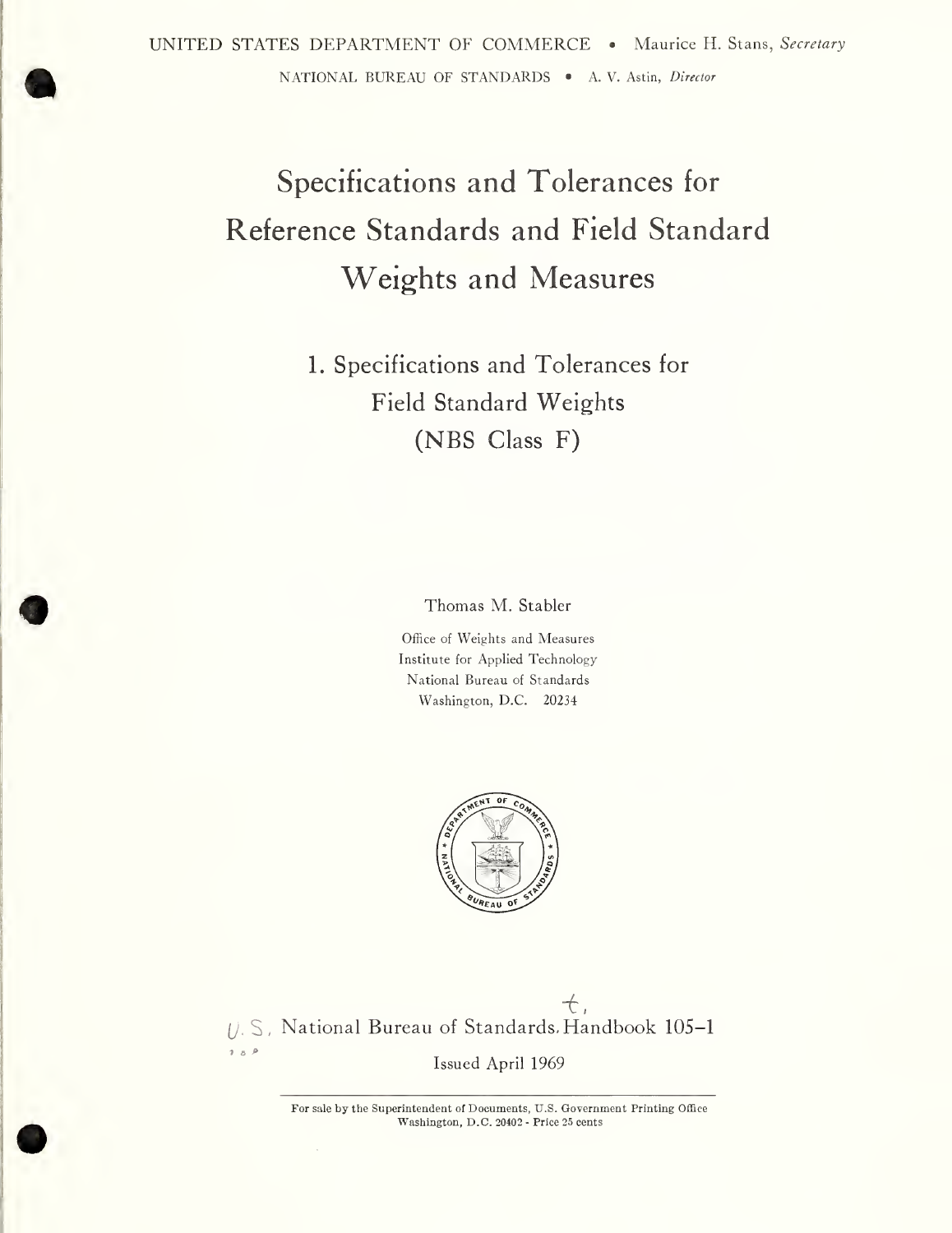NATIONAL BUREAU OF STANDARDS

FEB  $2$  4 1971

n st, acc. - Ref,<br>Compt, 1,

#### Abstract

These specifications and tolerances are intended to set forth minimum requirements for standards used in the field by State and local weights and measures officials in the official examination of weighing and measuring devices used in commerce. They should be considered also as appropriate for device installers and repairmen.

Although the National Bureau of Standards has no regulatory authority in this area, its organic legislation (31 Stat. 1449) specifically authorizes "The custody, maintenance, and development of the national standards of measurement, and the provision of means and methods for making measurements consistent with those standards . . . and cooperation with the States in securing uniformity in weights and measures laws and methods of inspection."

Key Words: Cooperation for uniformity of measurements; field standard weights; specifications; tolerances; weights and measures inspection.

Library of Congress Catalog Card Number: 68—62645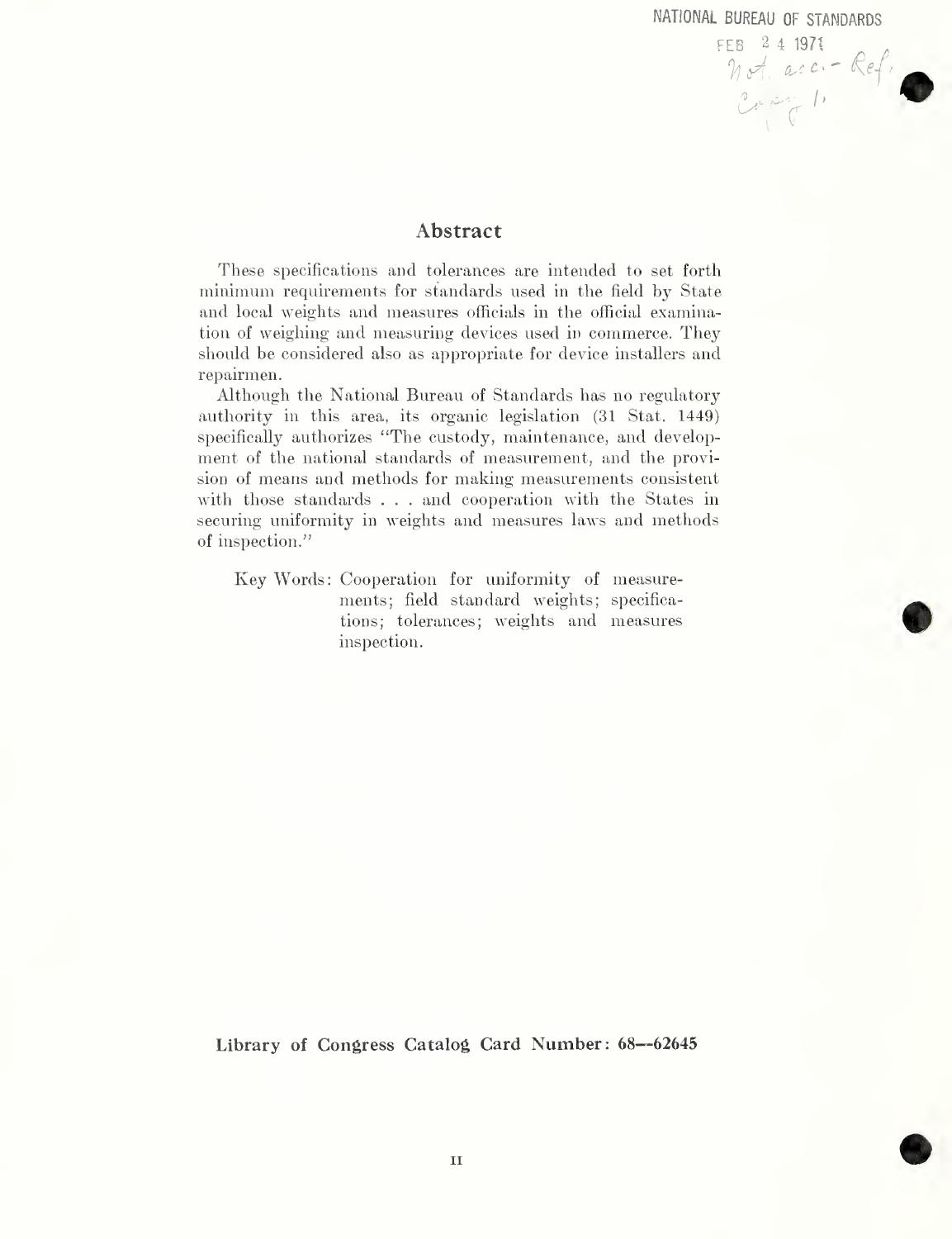#### Foreword

These specifications and tolerances are intended to set forth minimum require ments for standards used: 1) In the field by State and local weights and measures officials in the official examination of weighing and measuring devices used in com merce; 2) by device installers and repairmen; 3) as reference standards in State weights and measures laboratories; and 4) in industrial and educational and research laboratories.

Although the National Bureau of Standards has no regulatory authority in this area, its organic legislation (31 Stat. 1449) specifically authorizes

"the custody, maintenance, and development of the national standards of measurement, and the provision of means and methods for making measurements consistent with those standards" and "cooperation with the States in securing uniformity in weights and measures laws and methods of inspection."

The materials, design, fabrication, and error limitation of field standards are such as to permit the use of the standards in normal testing operations at nominal values. Reference standards are of such design, material, and accuracy that, even though used regularly in the laboratory, they will remain stable with little or no change in standard values.

Field standards are relatable to the U.S. Prototype standards for length, mass, and capacity through comparison with State reference standards, which themselves are compared with national standards at the National Bureau of Standards. In normal use field standards should be calibrated annually. Damage or unusually hard use will make necessary more frequent calibration; less than normal use may permit less frequent calibration, although calibration less than biennially should definitely be avoided.

> A. V. Astin, Director, National Bureau of Standards.

Library of Congress Catalog Card Number: 68-62645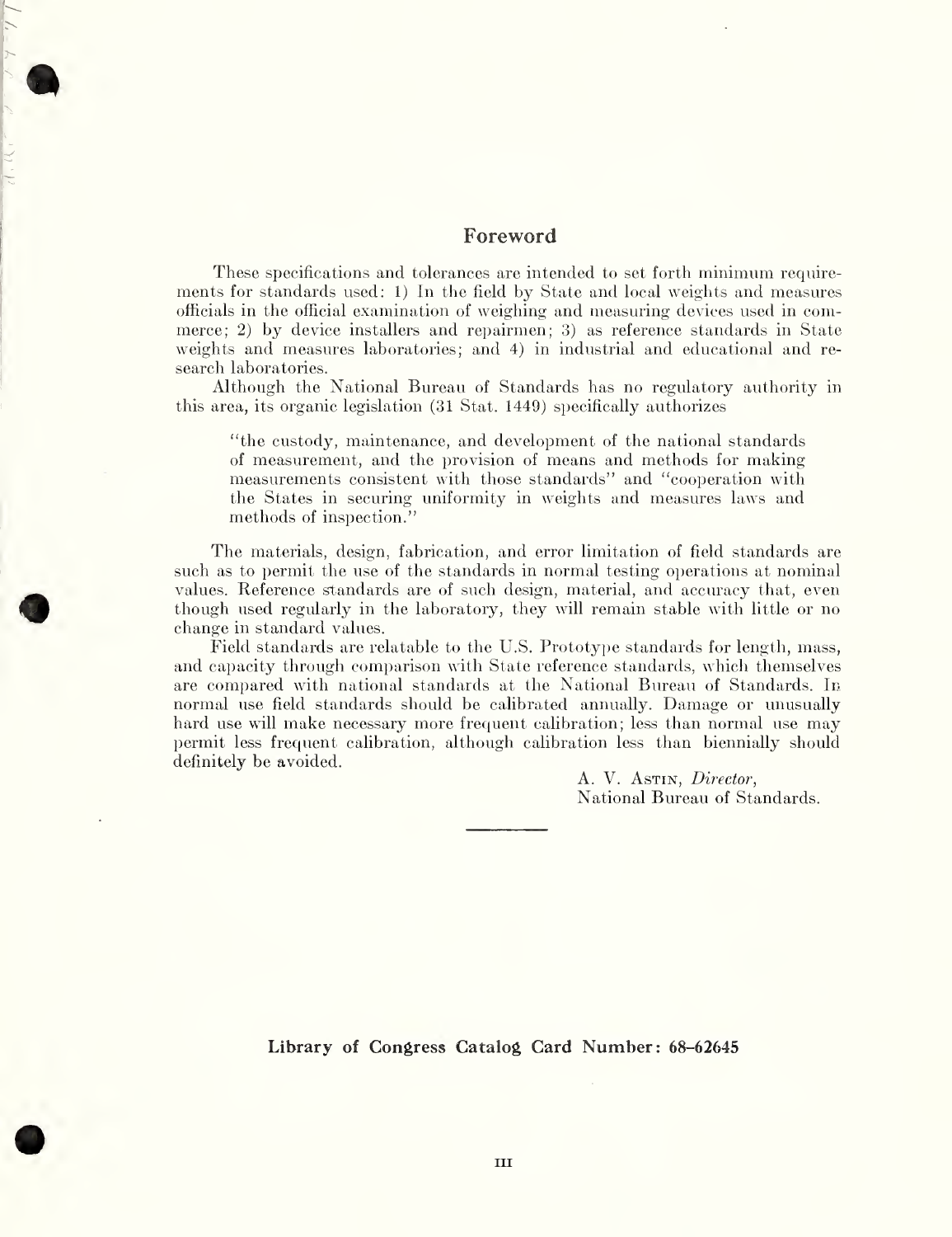## **Contents**

| Contents                                                     |                |
|--------------------------------------------------------------|----------------|
|                                                              |                |
|                                                              | Page           |
|                                                              | H              |
|                                                              | ı              |
|                                                              | ı              |
|                                                              | 1              |
|                                                              | 1              |
|                                                              | 1              |
|                                                              | ì              |
|                                                              | $\overline{2}$ |
| 6. Adjusting cavity closure--------------------------------- | 3              |
|                                                              | 4              |
|                                                              | 4              |
|                                                              | 4              |
|                                                              | 4              |
|                                                              | 4              |
| 1.1. Class F tolerances for field standard weights:          |                |
| 1.1.1. Table 1 (avoirdupois)                                 | 5              |
|                                                              | 5              |
|                                                              | 5              |
|                                                              | 6              |
|                                                              |                |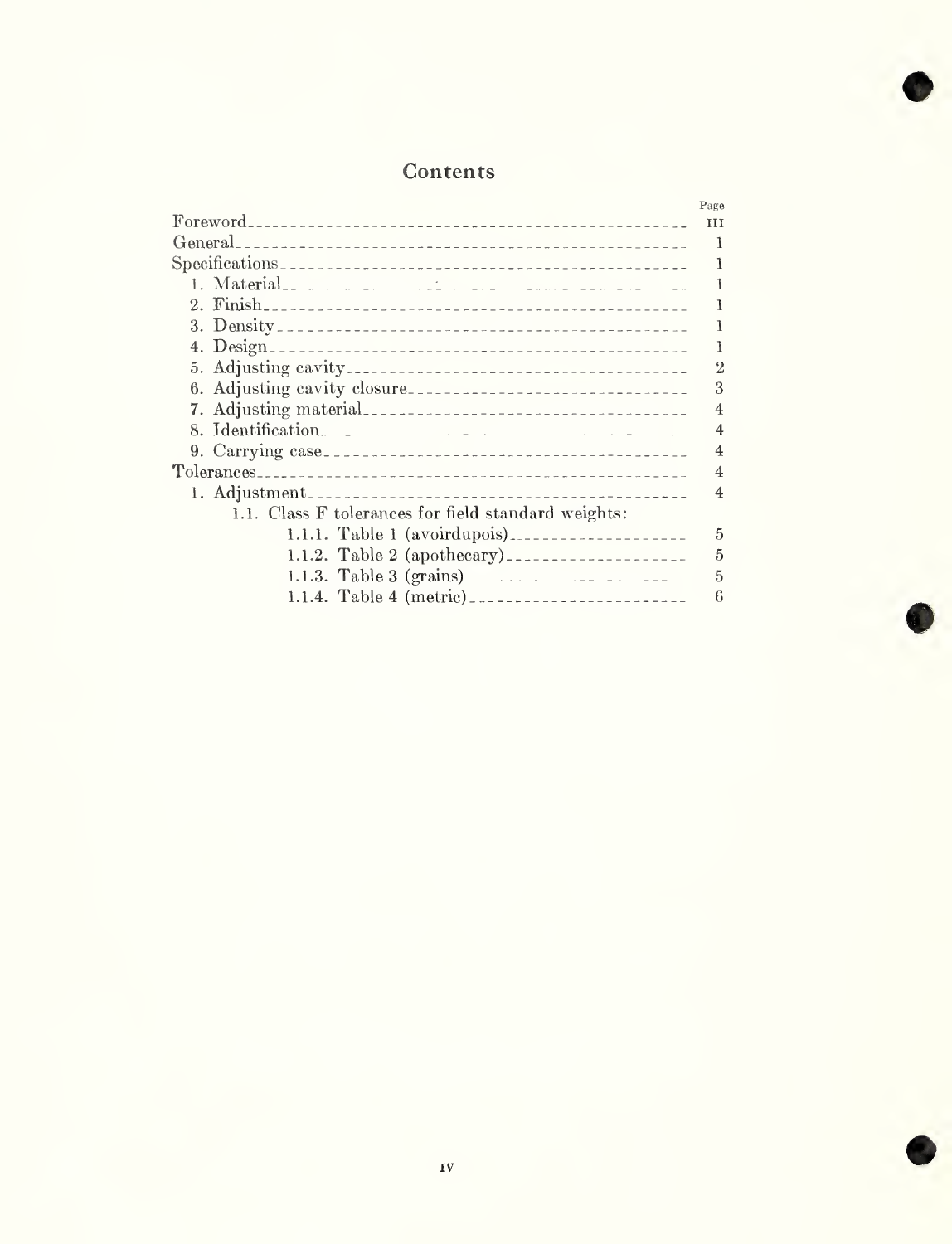## <sup>1</sup>. Specifications and Tolerances for Field Standard Weights (NBS Class F)

Thomas M. Stabler

Office of Weights and Measures Institute for Applied Technology-National Bureau of Standards Washington, D.C. 20234

#### General

A field standard weight (Class F) is intended to be used primarily by the weights and measures officials in the testing of commercial weighing devices.<sup>1</sup>

#### Specifications

#### 1. Material

<sup>1</sup>.1. <sup>A</sup> field standard of 0.01 pound or <sup>5</sup> grams (up to and including 10 pounds or 5 kilograms), shall be constructed of hard material, such as stainless steel, and be resistant to abrasion, corrosion, denting, and chipping.

1.2. A field standard smaller than 0.01 pound or 5 grams may be sheet metal and may be constructed of stainless steel, tantalum, nickelchromium alloy, or aluminum alloy, and sufficiently resistant to corrosion and oxidation that the surface need not be protected or coated.

1.3. A field standard larger than 10 pounds or 5 kilograms shall be constructed of materials such as steel or stainless steel, having a hardness of Vickers 220 or greater, and be resistant to abrasion, denting, and chipping. Cast iron may be used for weights larger than 20 pounds.

#### 2. Finish

2.1. The surface of a field standard weight shall be smooth, free from scratches, dents, and chipped corners or edges.

2.2. No surface coating of any kind shall be used on a field weight up to and including 10 pounds or 5 kilograms.

2.3. A field standard weight larger than <sup>10</sup> pounds or 5 kilograms constructed of materials susceptible to corrosion or tarnishing shall be protected by a suitable surface cover such as plating, painting or lacquering. If paint or lacquer is used, it shall be hard and not likely to chip.

#### 3. Density

3.1. The density of a field standard weight, except weights smaller than 0.01 pound or 5 grams, shall be not less than 7.0 and not more than 9.0  $g/cm^3$ .

3.2. The density of a field standard weight smaller than 0.01 pound or 5 grams may be 2.6  $g/cm<sup>3</sup>$  or more.

#### 4. Design

4.1. No special form is required. Manufacturers are urged to submit proposed designs to the Office of Weights and Measures, National Bureau of Standards, Washington, D.C. 20234, for consideration before fabrication is begun. See figures <sup>1</sup> to 5.

4.2. A field standard weight shall be so designed that no part of it can be removed or replaced without defacing the weight or destroying a seal. A field standard weight having a removable knob, handle, rest pad, or other similar part is included in this class only if such part is secured in a manner as to prevent its removal without defacing the weight or destroying a seal.

4.3. To reduce the likelihood of chipping of corners and edges, all corners and edges shall be rounded with a well-defined radius. Sharp edges and corners will not be acceptable. Except for a

<sup>1</sup> NBS Handbook 44, Specifications, Tolerances, and other Technical Requirements for Commercial Weighing and Measuring Devices.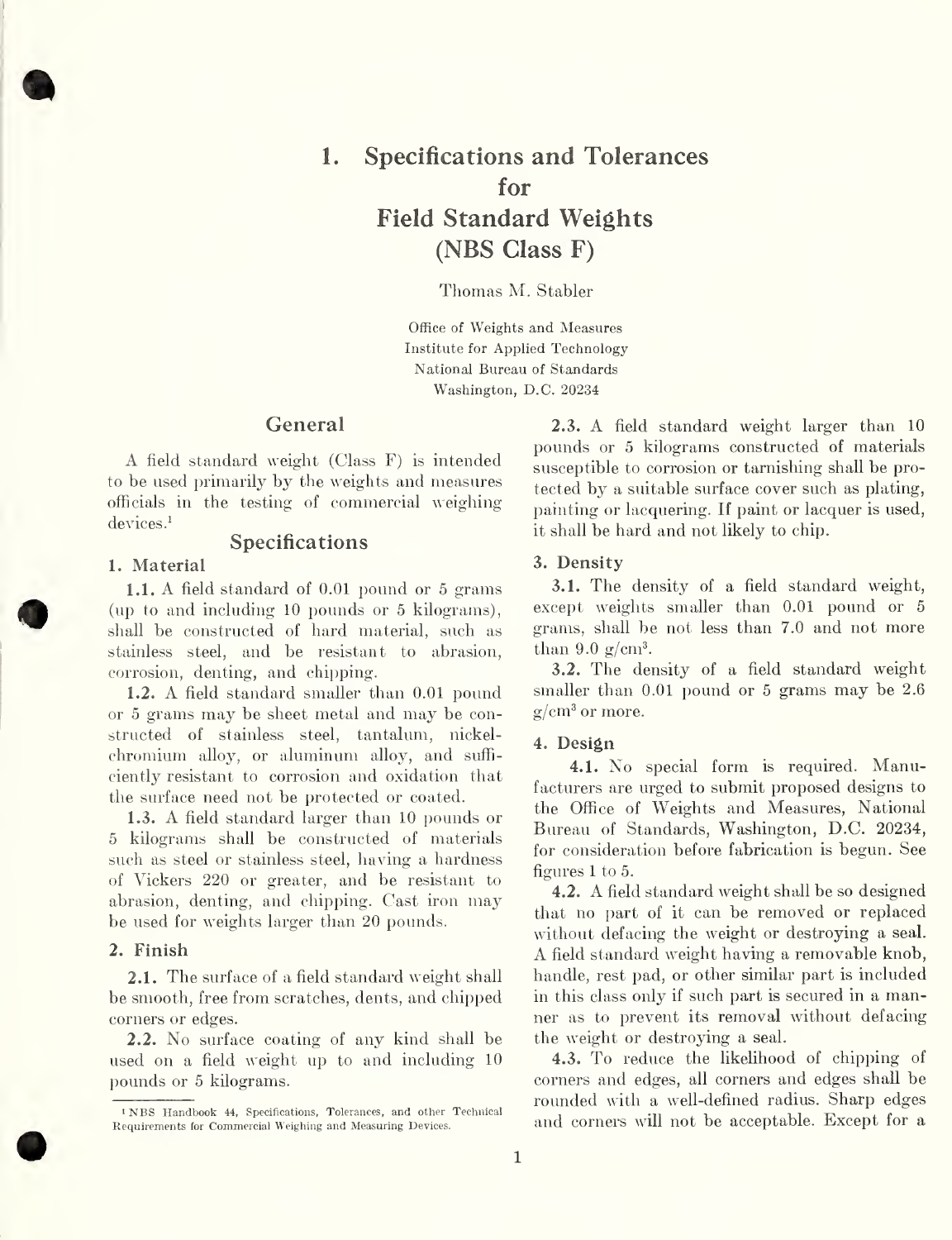

Figure 1. Small field standard weights.

#### notes:



Figure 2. Large field standard weight.

"cube" weight, the bottom surface of a field standard weight larger than 0.0625 pound (1 ounce) or 30 grams, shall be recessed.

#### 5. Adjusting Cavity

5.1. A field standard weight 0.1250 pound (2 ounces) or 50 grams and larger may have an adjusting cavity.

5.2. A weight smaller than 0.1250 pound  $(2 \t{on}{\text{mees}})$  or  $50 \t{grams}$  shall be of one-piece construction.

5.3. A field standard weight having an adjusting cavity shall have a single cavity which opens on the top or side surface of the weight.

5.4. There shall be not more than one opening to an adjusting cavity.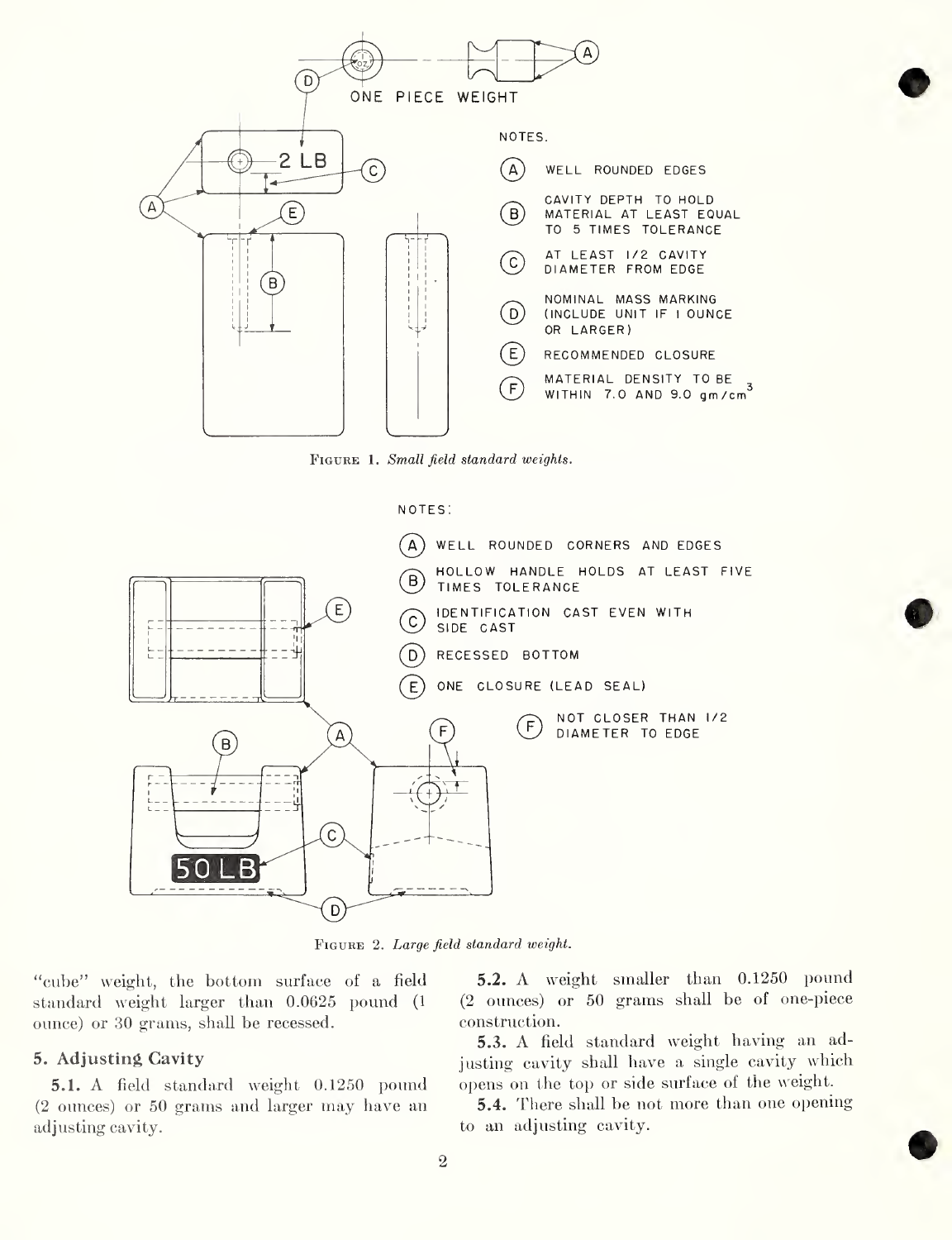





UNTHREADED CLOSURE

Figure 4. Adjusting cavity closure (field standard weight).

5.5. The cavity opening shall be not closer to the edge of the weight than one-half of the diameter of the opening.

5.6. The cavity shall be large enough to contain adjusting material equal to five times the applicable tolerance.

#### 6. Adjusting Cavity Closure

6.1. For a weight having an adjusting cavity (other than the cavity under a pinned screw knob), the cavity opening shall be machined (counterbored) for a backup disk, or tapped to accommodate a threaded plug. When an appropriate sealing cap is applied, the seal shall be even with, or slightly below, the surface of the weight.

**6.2.** The sealing cap shall be of soft, noncorrosive material so that it easily can be removed for readjustment of the weight. Lead sealing caps are recommended for a field standard weight larger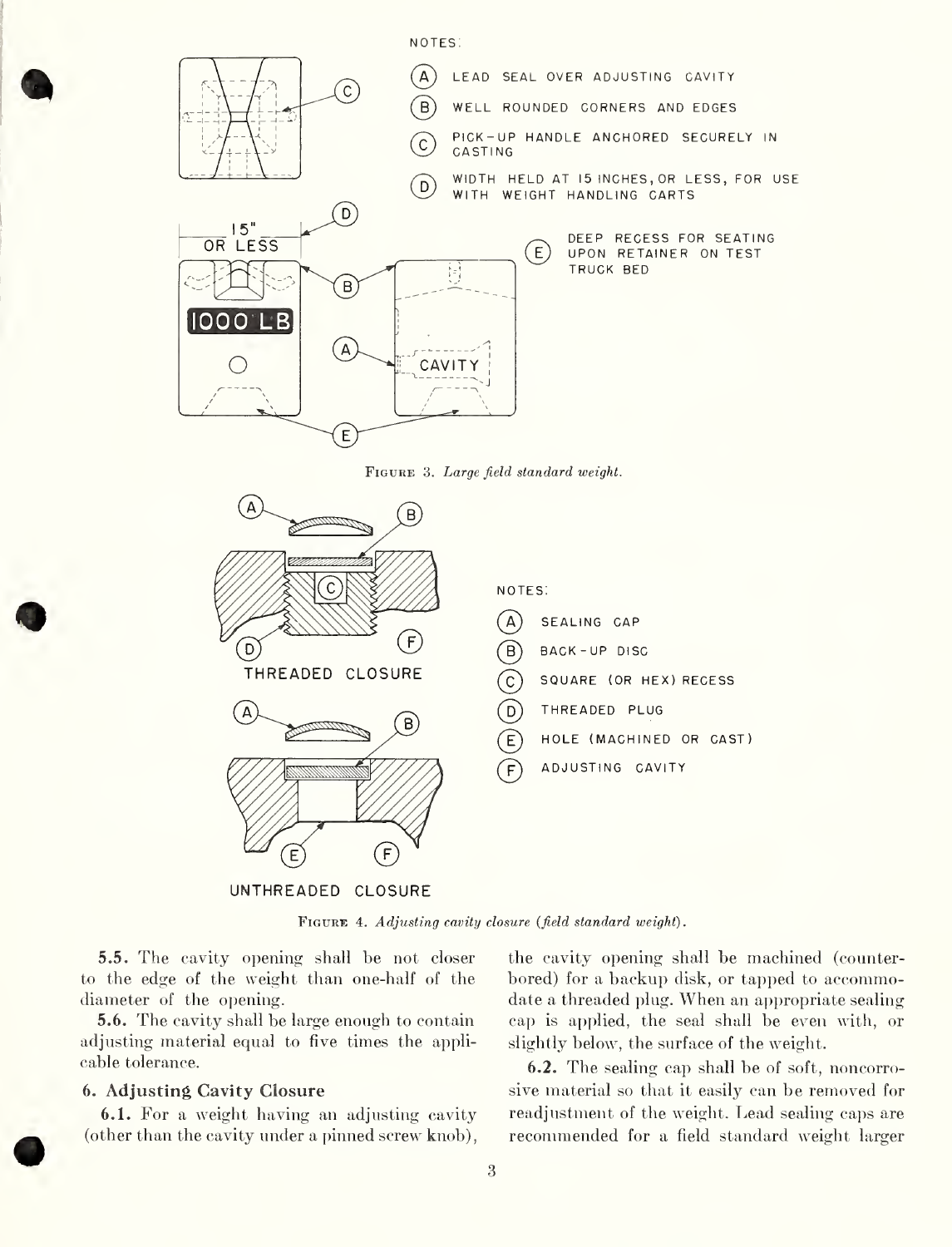

FIGURE 5. Large field standard weight (nesting weight).

than 10 pounds or 5 kilograms. Aluminum is recommended for a smaller weight.

#### 7. Adjusting Material

7.1. Adjusting material should be a metallic material similar to that of the field standard weight. Lead may be used in a cast iron weight 25 pounds and larger.

#### 8. Identification

8.1. A weight shall be clearly marked with its nominal mass value.

8.2. A weight shall be marked with the unit name and a number representing the nominal mass, except cylinder weights smaller than 0.0625 pound (1 ounce) or 30 grams, and sheetmetal weights smaller than 0.001 pound or 500 milligrams. (See tables <sup>1</sup> and 2 for accepted unitabbreviations.)

8.3. Identification shall be located on the upper or side surface of a weight. The markings shall be shallow, relatively broad, and free from burrs and sharp angles or edges. They shall not perforate or crack a sheet metal weight, or cause any raised area on the bottom surface of the weight; except in the case of a sheet metal weight, no numeral or letter shall be raised above the surface.

8.4. Identification cast in a cast iron weight shall be located on the side of the weight only and shall be even with, or slightly below, the surface of the weight. In no instance shall numerals or letters be raised above the surface of the weight.

8.5. No other markings shall be used on field standard weights 10 pounds or 5 kilograms and smaller.

8.6. Markings such as trade marks or name of the maker on a field standard weight are considered unnecessary and, if used, shall be limited to the shortest name or initials by which the firm is commonly known. Letters in the identification marking shall be no larger than those of the denomination. Manufacturers are urged to refrain from using unnecessary markings.

#### 9.Carrying Case

9.1. Field standard weights up to and including 10 pounds or 5 kilograms shall be carried in a rigid, covered case designed to keep the weights in their pockets. Each weight shall have a separate pocket lined with a nonabrasive and noncorrosive material.

#### Tolerances

#### 1. Adjustment

<sup>1</sup>.1. <sup>A</sup> weight of this class shall be maintained so that the difference between the actual value and the nominal value does not exceed the prescribed plus or minus tolerances of tables 1, 2, 3, and 4.

1.2. A new weight or newly adjusted weight shall be adjusted as near to the nominal value as practicable, but in no case shall the actual value differ from the nominal value by more than one-half the applicable tolerance.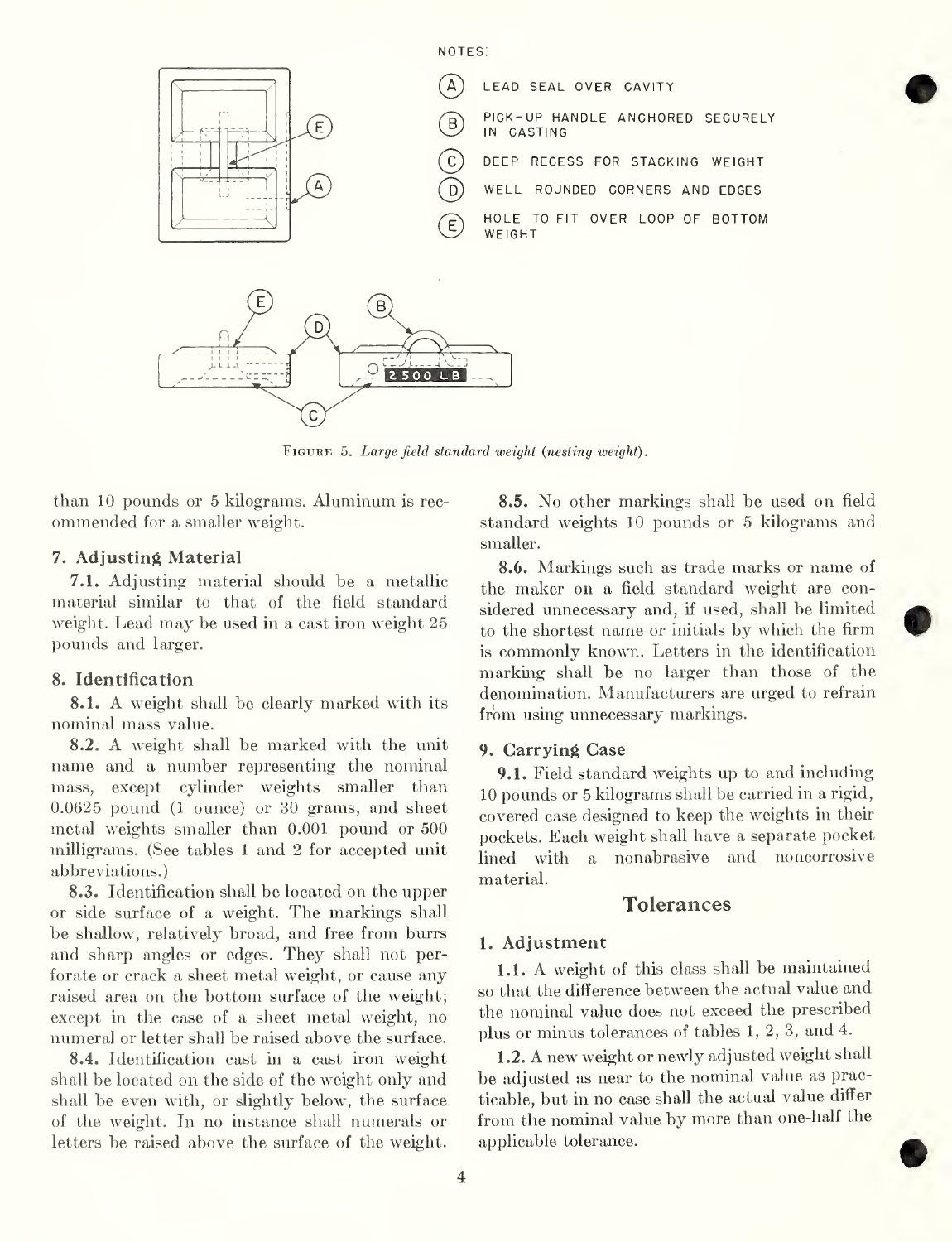#### TABLE 1.—CLASS F TOLERANCES FOR FIELD STANDARD WEIGHTS (AVOIRDUPOIS)

For weight denominations smaller than 0.1 pound, intermediate between those listed below, the tolerance for the lower denomination shall be applied.

| TABLE 2.-CLASS F TOLERANCES FOR FIELD |  |  |  |
|---------------------------------------|--|--|--|
| STANDARD WEIGHTS (APOTHECARY)         |  |  |  |

For weight denominations intermediate between those listed below, the tolerance value for the lower denomination shall be applied.

| Denomination                     | Tolerances                                    |
|----------------------------------|-----------------------------------------------|
| Pounds (lb)                      | Pounds (lb)                                   |
| 10,000<br>5,000<br>3,000         | 1.00<br>.50<br>.30                            |
| 2,500<br>2,000<br>1,000<br>500   | .25<br>. 20<br>.10<br>.05                     |
| 100<br>50<br>30<br>20<br>10      | .010<br>.005<br>.003<br>.002<br>.001          |
|                                  | $Micropounds (\mu lb)^*$                      |
| $\frac{5}{3}$                    | 500<br>300<br>200<br>100                      |
| 0.5<br>0.3<br>0.2<br>0.1         | 50<br>30<br>20<br>15                          |
| 0.05<br>0.03<br>0.02<br>0.01     | 10<br>7<br>$\frac{5}{3}$                      |
| 0.005<br>0.003<br>0.002<br>0.001 | $\begin{smallmatrix}2\2\2\2\end{smallmatrix}$ |

| Denomination                           | Tolerances              |  |  |
|----------------------------------------|-------------------------|--|--|
| $O$ unces                              | Micropounds $(\mu b)^*$ |  |  |
| A pothecary (oz ap)                    | (avoirdu pois)          |  |  |
| 12                                     | 100                     |  |  |
| 10                                     | 80                      |  |  |
| 6                                      | 50                      |  |  |
| $\overline{5}$                         | 40                      |  |  |
|                                        | 35                      |  |  |
| $\frac{4}{3}$<br>$\frac{2}{1}$         | 25                      |  |  |
|                                        | 20                      |  |  |
|                                        | 10                      |  |  |
| Dram,                                  |                         |  |  |
| Apothecary (dr ap)                     |                         |  |  |
|                                        | $_{\rm 6}^{\rm 8}$      |  |  |
| $\frac{6}{5}$                          |                         |  |  |
|                                        | 5                       |  |  |
| $\frac{4}{3}$                          | $\overline{4}$          |  |  |
| $\frac{2}{1}$                          | $\overline{4}$          |  |  |
|                                        | 3                       |  |  |
| Scruple,<br>$A\emph{pothecary}$ (s ap) |                         |  |  |
| 2                                      | 3                       |  |  |
| ī                                      | $\overline{2}$          |  |  |
|                                        |                         |  |  |

 $*1$   $\mu$ lb=0.000001 lb (avoirdupois).

10, 000

#### TABLE 3.—CLASS F TOLERANCES FOR FIELD STANDARD WEIGHTS (GRAINS)

For weight denominations intermediate between those listed below, the tolerance value for the lower denomination shall be applied.

Grains (grain)  $Micropounds (\mu lb)^*$ <br>10, 000 140

Denomination Tolerances

For weight denominations intermediate between those listed below, the tolerance value for the lower denomination shall be applied.

| Denomination                                                                       | Tolerances                                    |
|------------------------------------------------------------------------------------|-----------------------------------------------|
| Ounces (oz)                                                                        | Micropounds $(\mu b)^*$                       |
| $8\frac{4}{2}$ 1                                                                   | 50                                            |
|                                                                                    | 25                                            |
|                                                                                    | 12                                            |
|                                                                                    | 7                                             |
| $\frac{1}{2}$<br>$\frac{1}{4}$<br>$\frac{1}{8}$<br>$\frac{1}{8}$<br>$\frac{1}{16}$ | $\frac{5}{3}$                                 |
|                                                                                    |                                               |
|                                                                                    |                                               |
| 0.5                                                                                |                                               |
| 0.3                                                                                | $\begin{smallmatrix}5\3\2\2\end{smallmatrix}$ |
| 0.2                                                                                |                                               |
| 0.1                                                                                |                                               |
| 0.05                                                                               |                                               |
| 0.03                                                                               |                                               |
| 0.02                                                                               | $\begin{smallmatrix}2\2\2\2\end{smallmatrix}$ |
| 0.01                                                                               |                                               |

\*1  $\mu$ lb=0.000001 lb. \*1  $\mu$  lb=0.000001 lb.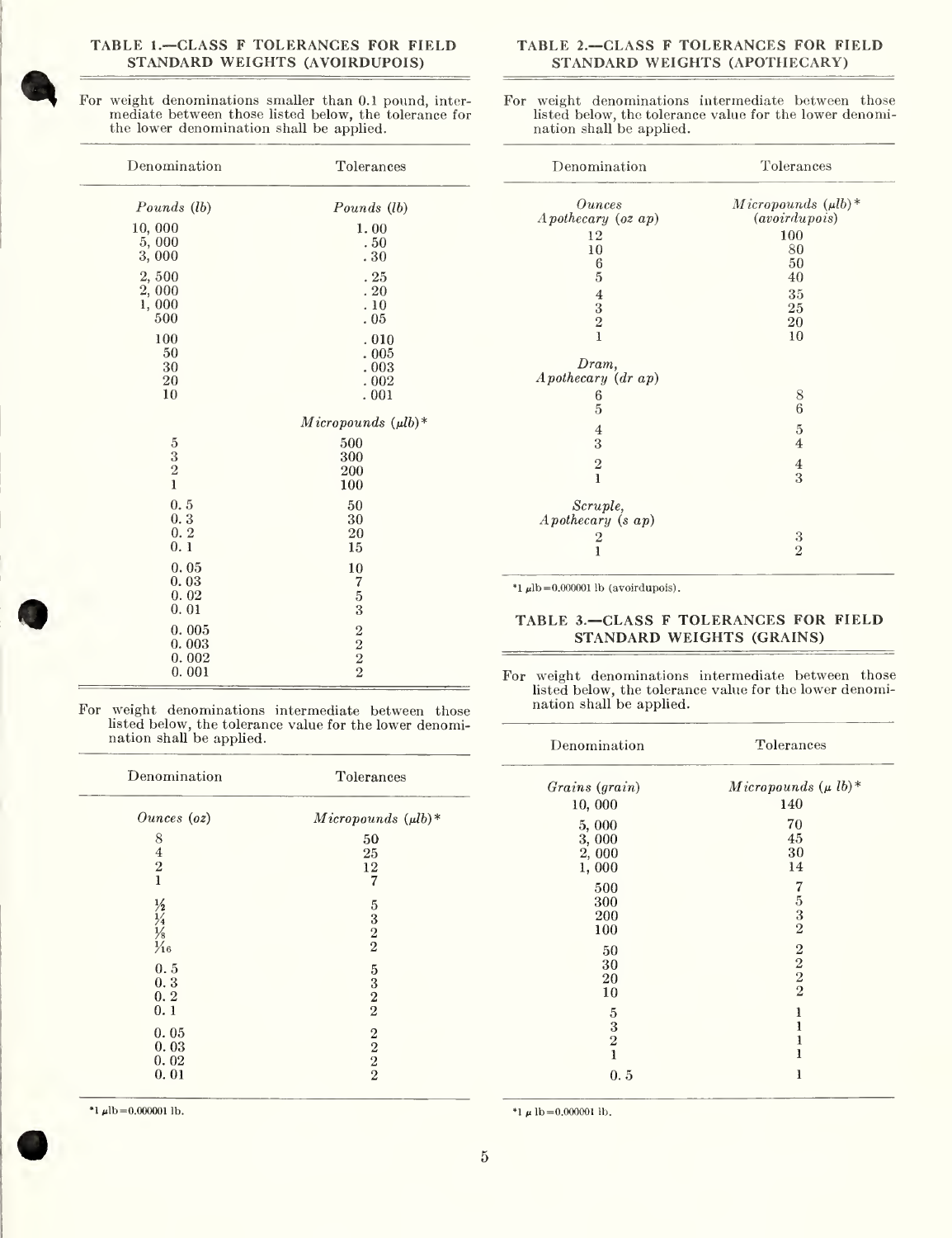

For weight denominations smaller than 100 grams, intermediate between those listed below, the tolerance value for the lower denomination shall be applied.

| Denomination                                  | Tolerances                                            |
|-----------------------------------------------|-------------------------------------------------------|
| Kilograms (kg)                                | Grams(g)                                              |
| 500                                           | 50.0                                                  |
| 300                                           | 30.0                                                  |
| 200                                           | 20.0                                                  |
| 100                                           | 10.0                                                  |
| 50                                            | 5.00                                                  |
| 30                                            | 3.00                                                  |
| 20                                            | 2.00                                                  |
| 10                                            | 1.00                                                  |
|                                               | Milligrams (mg)                                       |
|                                               | 500                                                   |
| $\begin{smallmatrix}5\3\2\1\end{smallmatrix}$ | 300                                                   |
|                                               | 200                                                   |
|                                               | 100                                                   |
| Grams(g)                                      |                                                       |
| 500                                           | 50                                                    |
| 300                                           | 30                                                    |
| 200                                           | $^{20}$                                               |
| 100                                           | 10                                                    |
|                                               |                                                       |
| 50                                            |                                                       |
| 30                                            |                                                       |
| $^{20}$                                       |                                                       |
| 10                                            | $\begin{smallmatrix} 7 & 5 \ 3 & 2 \end{smallmatrix}$ |
|                                               | $\begin{smallmatrix}2\2\2\2\end{smallmatrix}$         |
|                                               |                                                       |
|                                               |                                                       |
| $\begin{smallmatrix}5\3\2\1\end{smallmatrix}$ |                                                       |
| Milligrams (mg)                               |                                                       |
| 500                                           | 1                                                     |
| 300                                           | $\mathbf{1}$                                          |
| 200                                           | $\mathbf{1}$                                          |
| 100                                           | $\mathbf{1}$                                          |
|                                               |                                                       |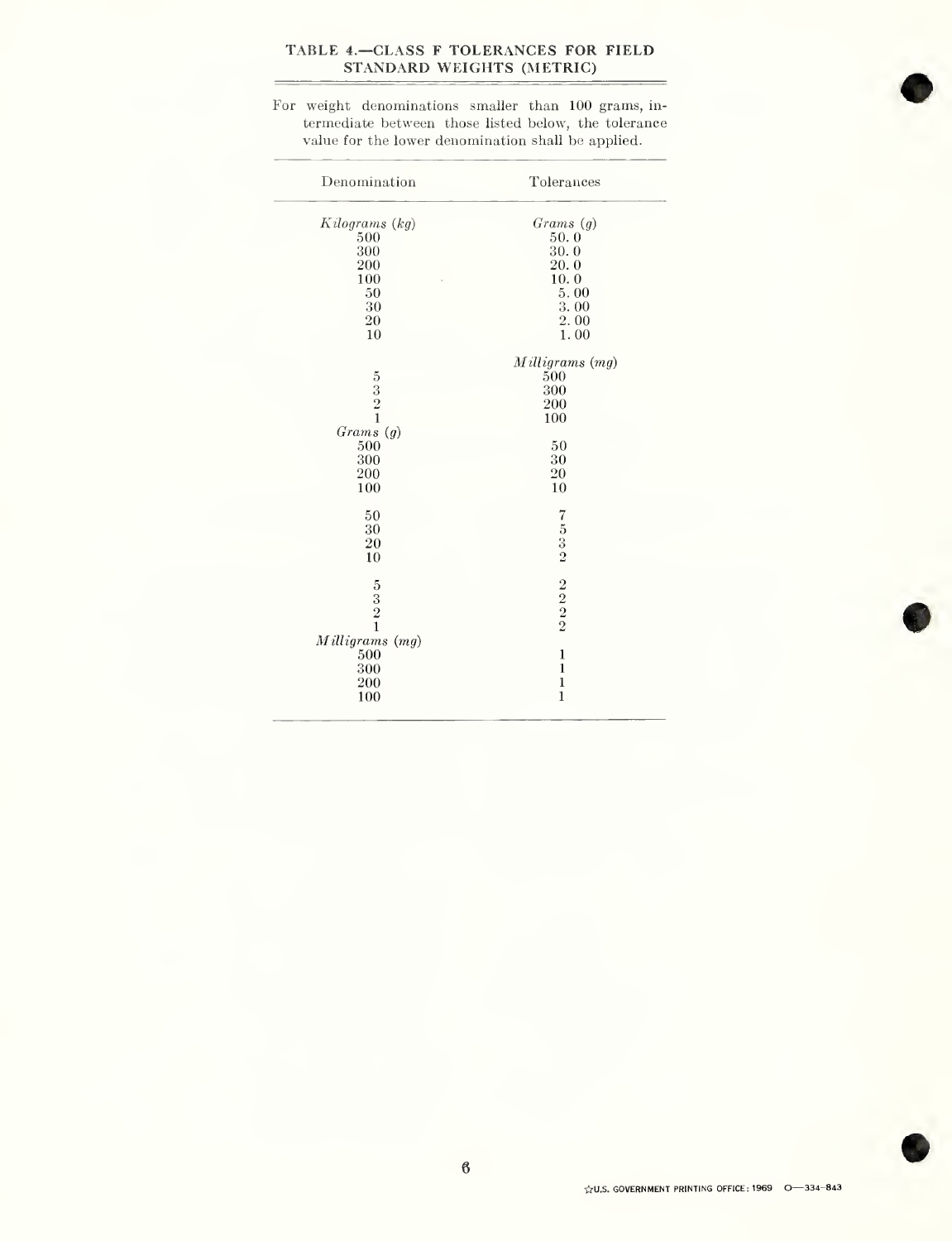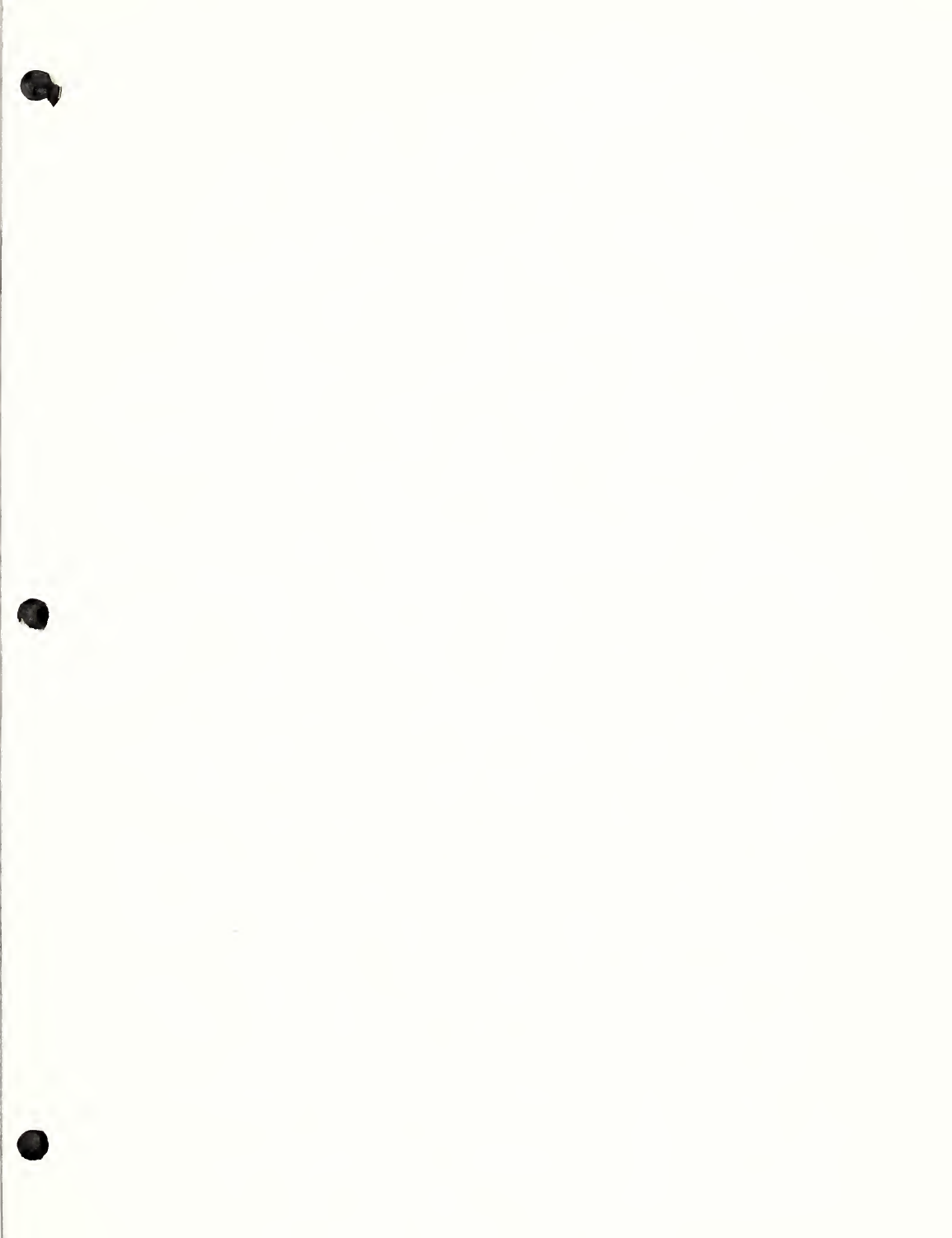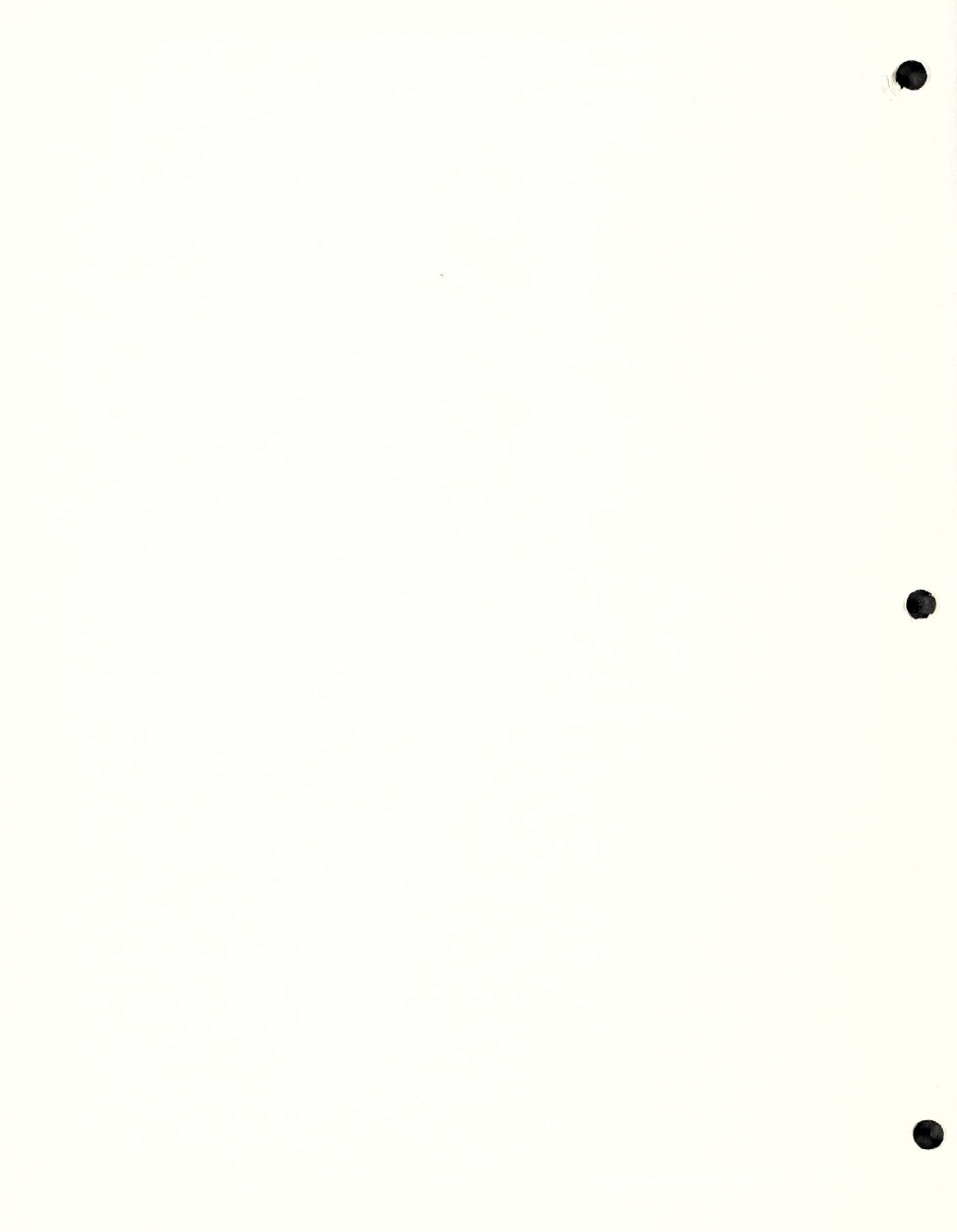